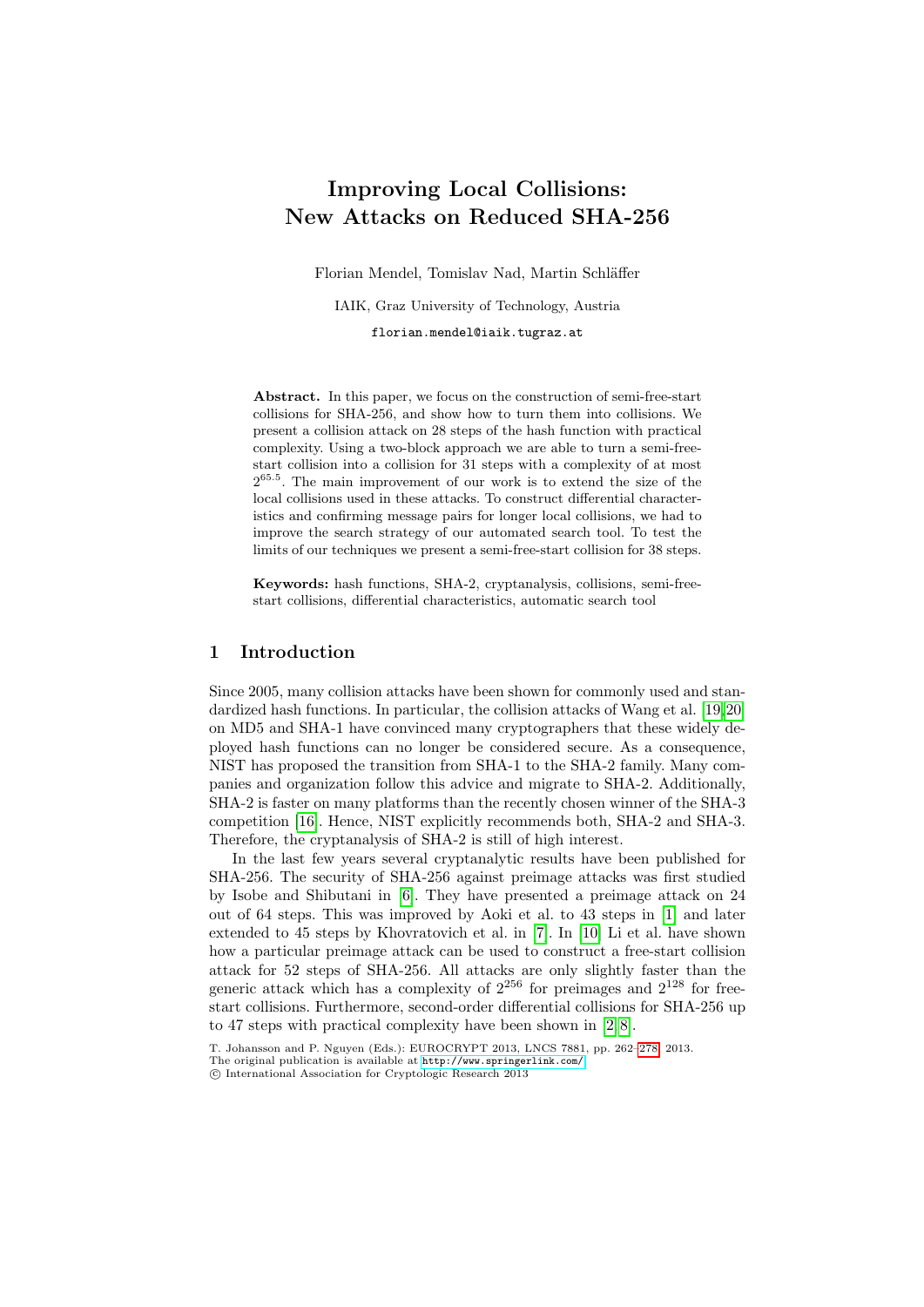In [17] Nikolić and Bi[ryu](#page-14-3)kov, studied the security of SHA-256 with respect to collision attacks. They found a differential characteristic resulting in a collision attack for 23 steps of SHA-256. Later this approach was extended to a collision attack on 24 steps [5, 18]. All these results use rather simple local collisions spanning over 9 steps, which are constructed mostly manually or using basic cryptanalytic tools. However, as pointed out in [5] it is unlikely that this approach can be extended beyond 24 steps.

Recently, Mendel et al. proposed a technique to use local collisions spanning over a higher number of steps. The main improvement is to use an automated search tool to construct the differential characteristics and to find confirming message pairs. Using local collisions spanning over more than 9 steps, a collision attack on 27 steps and a semi-free-start collision attack on 32 steps of SHA-256 has been shown. Both attacks have practical complexity. Currently, these are the best collision attacks on SHA-256 with practical complexity.

In this paper, we improve upon these collision attacks on SHA-256. We present collisions for the hash function on up to 31 out of 64 steps with complexity of at [mos](#page-1-0)t 265.<sup>5</sup> , and semi-free-start collisions on 38 steps with complexity of 2 <sup>37</sup>. We get these attacks by extending the size of the local collision to up to 18 steps. Furthermore, we try to ensure that the first message words do not contain any differences. This way, we can convert most of our semi-free-start collision attacks into collision attacks on the hash func[tio](#page-14-4)n.

<span id="page-1-0"></span>The remainder of this paper is structured as follows. A description of the hash function is given in Sect. 2. A high-level overview of our attacks is given in Sect. 3. In Sect. 4 we show how we construct local collisions spanning over a higher number of steps. We show how to construct the differential characteristics in Sect. 5. In Sect. 6 we present our results and show how to turn (some of) the semi-free-start collision into collisions. Finally, we conclude in Sect. 7.

# 2 Description of SHA-256

SHA-256 is an iterated hash function that pads and processes the input message using t 512-bit message blocks  $m_i$ . The 256-bit hash value is computed using the compression function f:

$$
h_0 = IV
$$
  
\n
$$
h_{j+1} = f(h_j, m_j) \quad \text{for } 0 \le j < t
$$
  
\n
$$
hash = h_t
$$

In the following, we briefly describe the compression function  $f$  of SHA-256. It basically consists of two parts: the message expansion and the state update transformation. A more detailed description of SHA-256 is given in [15].

#### 2.1 Message Expansion

The message expansion of SHA-256 splits the 512-bit message block into 16 words  $M_i$ ,  $i = 0, \ldots, 15$ , and expands them into 64 expanded message words  $W_i$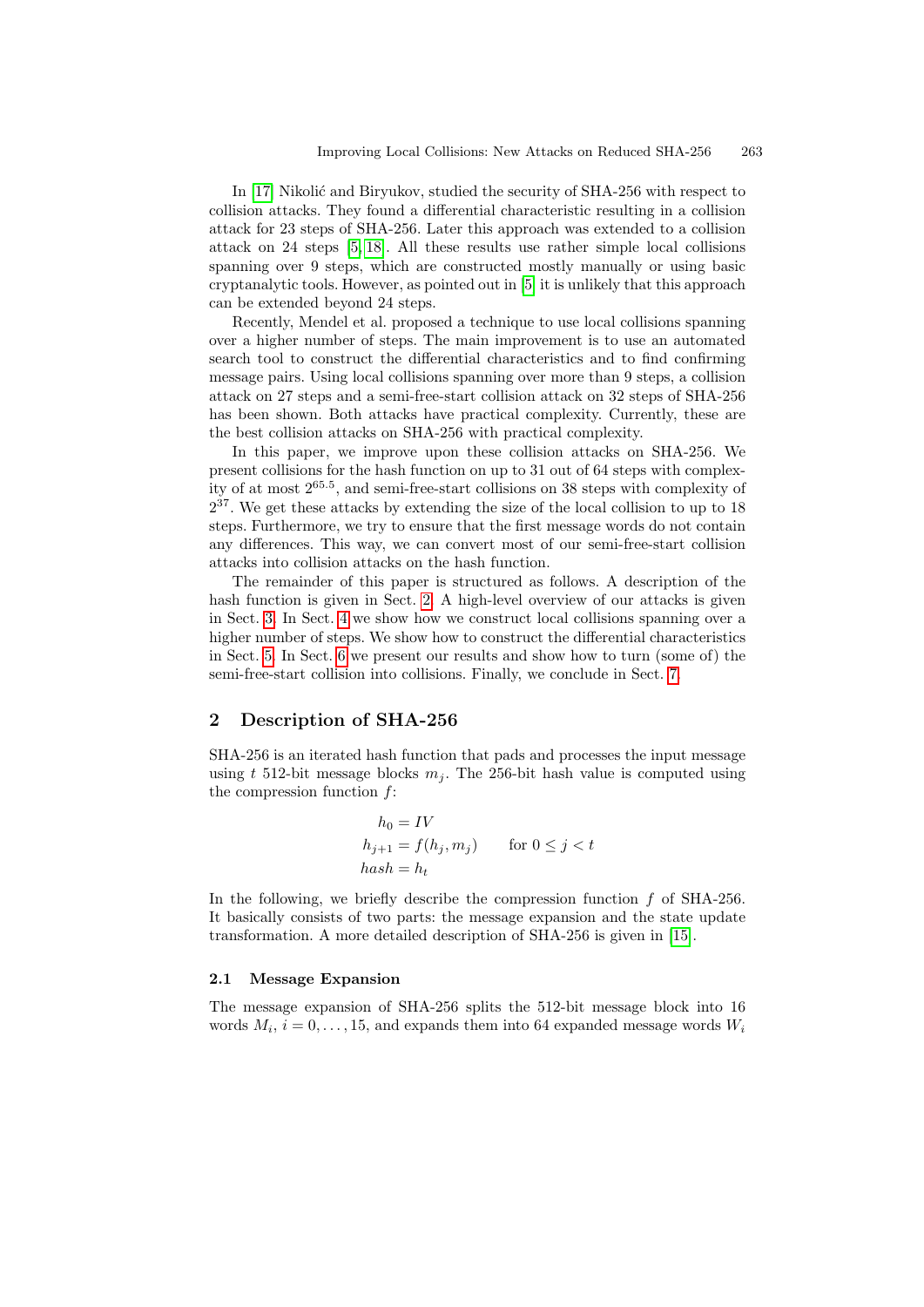as follows:

$$
W_i = \begin{cases} M_i & 0 \le i < 16\\ \sigma_1(W_{i-2}) + W_{i-7} + \sigma_0(W_{i-15}) + W_{i-16} & 16 \le i < 64 \end{cases}
$$

The functions  $\sigma_0(x)$  and  $\sigma_1(x)$  are given by

$$
\sigma_0(x) = (x \gg 7) \oplus (x \gg 18) \oplus (x \gg 3)
$$
  

$$
\sigma_1(x) = (x \gg 17) \oplus (x \gg 19) \oplus (x \gg 10)
$$

#### 2.2 State Update Transformation

We use the alternative description of the SHA-256 state update given in [13], which is illustrated in Fig. 1.



Fig. 1. The state update transformation of SHA-256.

The state update transformation starts from the previous 256-bit chaining value  $h_j = (A_{-4}, \ldots, A_{-1}, E_{-4}, \ldots, E_{-1})$  which is updated by applying the step functions 64 times. In each step  $i = 0, \ldots, 63$  the expanded 32-bit word  $W_i$  is used to compute the two state variables  $E_i$  and  $A_i$  as follows:

$$
E_i = A_{i-4} + E_{i-4} + \Sigma_1(E_{i-1}) + \text{IF}(E_{i-1}, E_{i-2}, E_{i-3}) + K_i + W_i
$$
  

$$
A_i = E_i - A_{i-4} + \Sigma_0(A_{i-1}) + \text{MAJ}(A_{i-1}, A_{i-2}, A_{i-3}).
$$

For the definition of the step constants  $K_i$  we refer to [15]. The bitwise Boolean functions IF and MAJ used in each step are defined by

$$
IF(x, y, z) = xy \oplus xz \oplus z
$$
  

$$
MAJ(x, y, z) = xy \oplus yz \oplus xz,
$$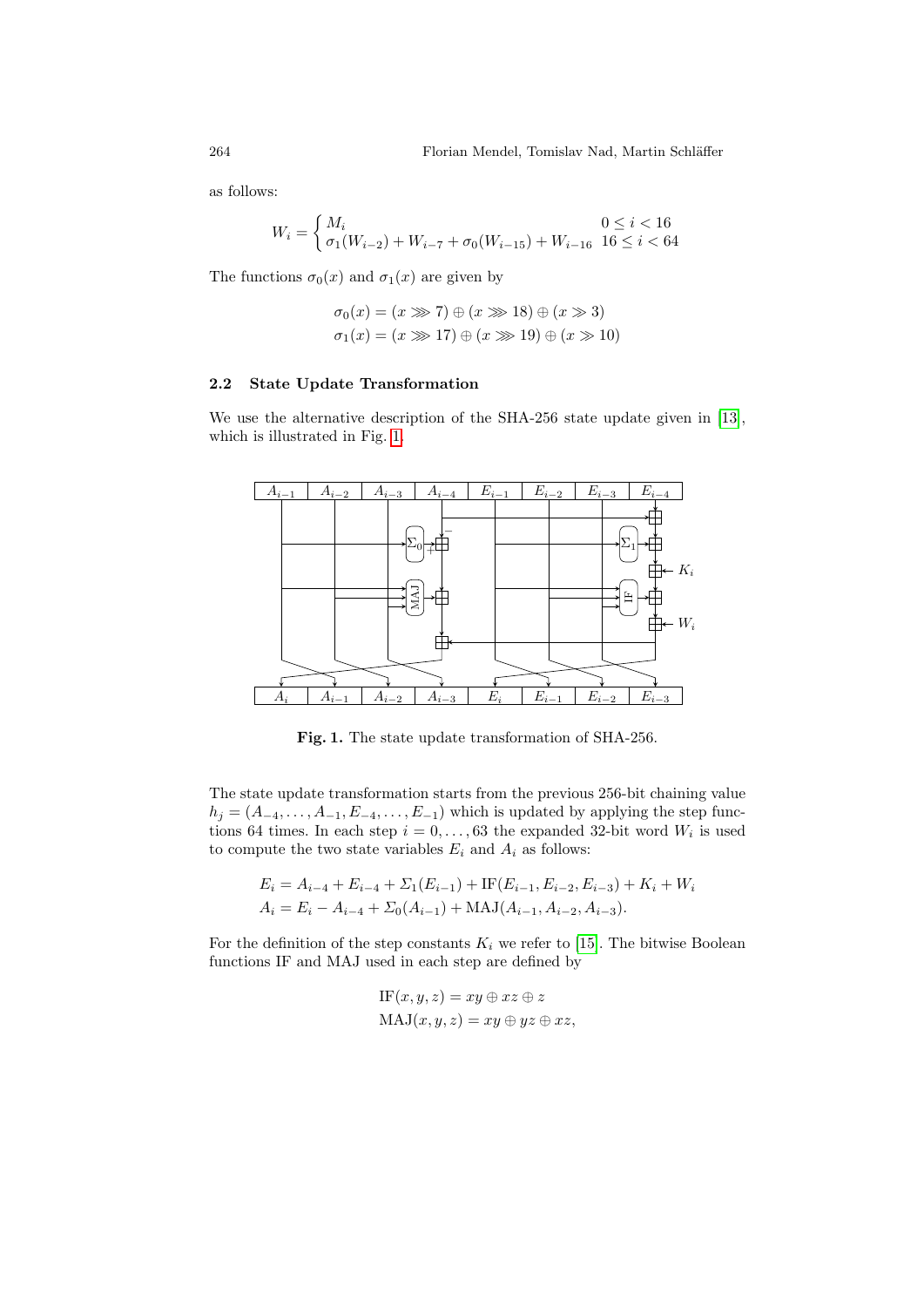and the linear functions  $\Sigma_0$  and  $\Sigma_1$  are defined as follows:

$$
\Sigma_0(x) = (x \gg 2) \oplus (x \gg 13) \oplus (x \gg 22)
$$
  

$$
\Sigma_1(x) = (x \gg 6) \oplus (x \gg 11) \oplus (x \gg 25).
$$

<span id="page-3-0"></span>After the last step of the state update transformation, the previous chaining value is added to the output of the state update (Davies-Meyer construction). The result is the chaining value  $h_{i+1}$  for the next message block  $m_{i+1}$ .

# 3 Basic Attack Strategy

In this section, we give a high-level overview of our collision attacks on SHA-256. We first construct semi-free-start collisions for SHA-256 based on a local collision and then turn these collisions on the compression function into collisions on the hash function. This is possible if enough message words can be chosen freely at the input of the compression function. The main difficulty lies in the construction of semi-free-start collisions which offer enough free message words to turn them into collisions.

#### 3.1 Constructing Local Collisions

If the local collision starts at step  $n$ , we get  $n$  free message words at the beginning of a differential characteristic. In this ca[se](#page-4-0) message words  $W_0, \ldots, W_{n-1}$  do not contain any differences. Hence, they can be chosen (almost) freely to match the initial v[alu](#page-4-0)e or the chaining value of the first block [5]. Note that in some cases, a few bits of these message words may be needed to fulfill conditions in the message expansion.

For our collision attack on 28 steps, we need a local collision with  $t = 11$ steps which starts in step  $n = 8$  and ends in step 18 (see Fig. 2). For our attack on 31 steps, we use a local collision with  $t = 14$  $t = 14$  $t = 14$  steps which starts in step  $n = 5$ and ends in step 18 (see Fig. 2). Although, these local collision spans over fewer words in  $E_i$  (t − 4 words) and  $A_i$  (t − 8 words), a lot of freedom is still needed to fulfill all the c[on](#page-8-0)ditions imposed by the differential characteristic.

Therefore, we use local collisions which are sparse, especially in steps greater than 16. Since the message difference has the largest influence, we aim for a small number of message words which contain differences (see Sect. 4). Additionally, we try to keep the number of differences in the later words of  $A_i$  and  $E_i$  low. This significantly reduces the search space and improves the running time of our automatic search algorithm (see S[ec](#page-14-3)t. 5).

#### 3.2 Turning Semi-free-start Collisions into Collisions

In SHA-256 a semi-free-start collision can easily be turned into a collision, if the first 8 message words can be chosen freely. In this case, we can choose the 8 message words to match the 8 words of the initial value [5]. We use this approach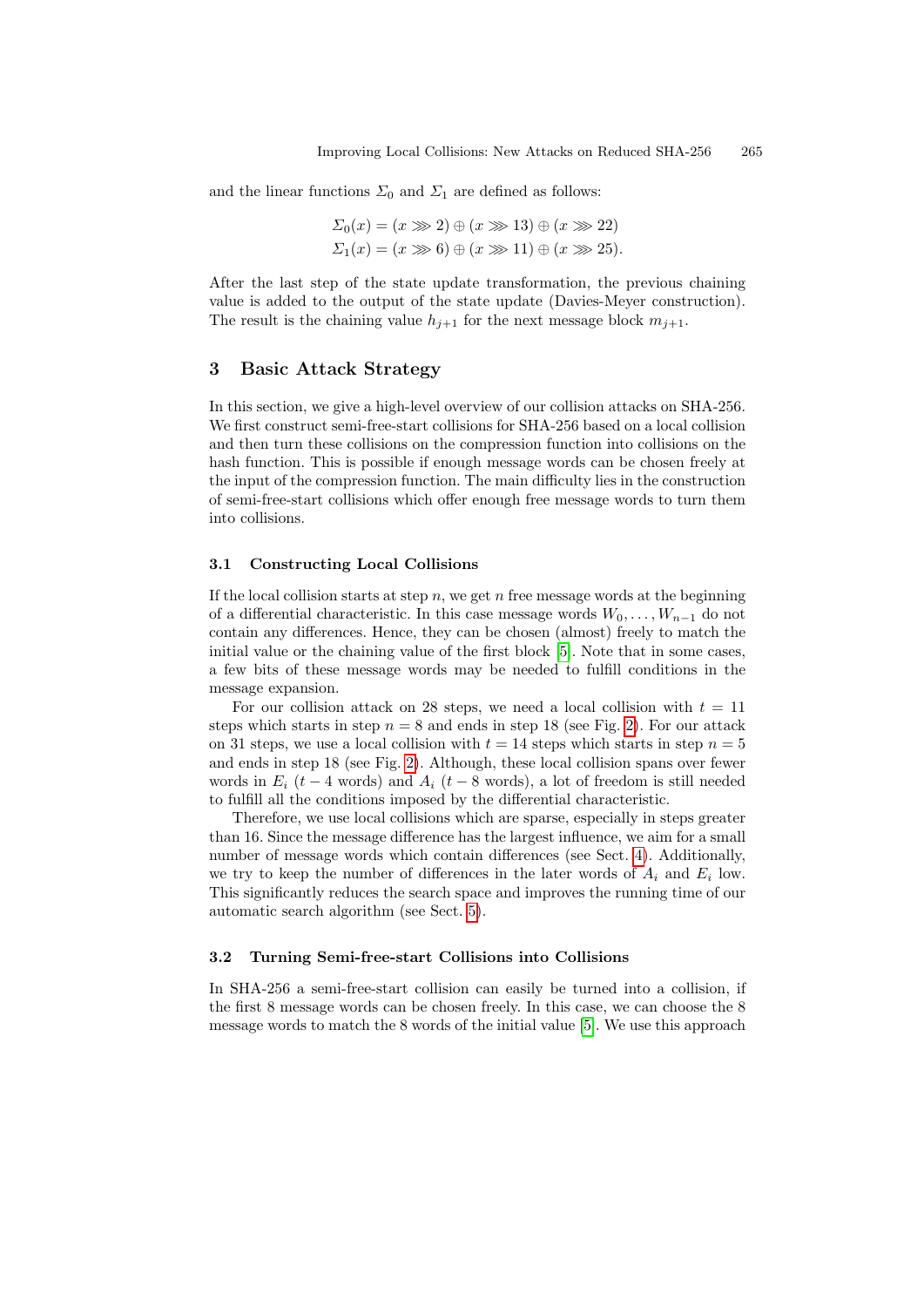

<span id="page-4-0"></span>Fig. 2. Two approaches to const[ru](#page-4-0)ct collisions for SHA-256. The left approach uses 8 free message words to turn a semi-free-start collision on 28 steps into a collision on the hash function. The right approach uses random first blocks to increase the freedom and thus, the size of the local collision.

in our collision attack on 28 steps of SHA-256 (see Fig. 2). However, by attacking a higher number of steps a lot of freedom is needed for message modification, in particular after step 15. Therefore, we aim for local collisions resulting in only a few conditions after step 15, which limits the size of the local collision.

However, to get an attack on a higher number of steps, we need to increase the size of the local collision. This is possible by using a 2-block approach. In this [cas](#page-4-0)e, we need less free message words at the beginning of the compression function. More specifically, by using an unbalanced meet-in-the-middle approach and computing  $2^k$  random first blocks, we only need  $256 - k$  free message bits to match the previous chaining value. If the complexity of finding a confirming message pair for the semi-free-start collision is  $2<sup>x</sup>$ , the total complexity of this approach will be  $\max(2^k, 2^x \cdot 2^{128-k})$ . We use this approach in our attack on 31 steps of SHA-256 (see Fig. 2). We construct the local collision such that the first 5 message words can be chosen freely.

### 3.3 Searching for Differential Characteristics and Message Pairs

A differential attack usually consists of two main steps: constructing a differential characteristic and finding a confirming message pair. Unfortunately, both steps are difficult and depend highly on the hash function under attack. For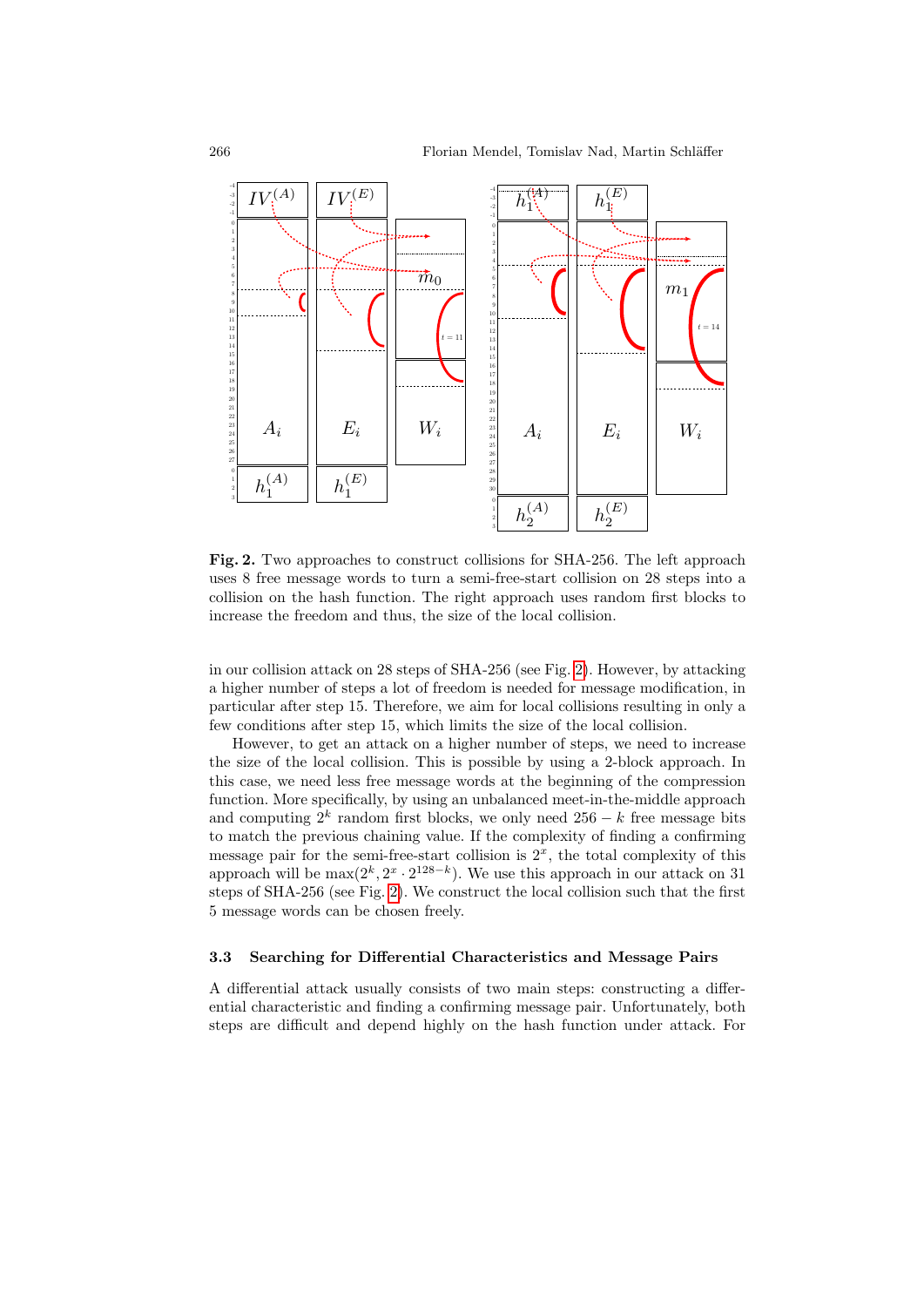our collision attacks on SHA-2 we proceed according to the following high-level overview:

- Find a differential characteristic
	- 1. Choose (sparse) message difference
	- 2. Determine sparse part of the differential characteristic
	- 3. Determine dense part of the differential characteristic
- Find a confirming mess[age](#page-15-6) pair
	- 4. Use message modification in dense part of the characteristic
	- 5. Perform random trials in sparse part of the characteristic
	- 6. Use free message words to match the initial value (optional)

T[o s](#page-5-0)earch for differential characteristics and confirming message pairs, we use the same approach and automatic search tool as in [13]. However, the selection of starting points for the search (message words which contain differences) and the search strategy have been improved. We try to minimize both, the number of message words which contain differences and the conditions on the expanded message words (see Sect. 4). This allows us to construct sparser differential characteristics and increases the freedom in the message words.

<span id="page-5-0"></span>We start the search by first constructing a differential characteristic for the message expansion. Next, we guess on the last few state words of the local collision to keep the differential characteristic sparse towards the end. This improved guessing strategy is essential for our attack to work. Finally, we continue the search to find a confirming message [pair](#page-15-6).

# 4 Determining Message Words with Differences

In this section, we show how to construct local collisions, which result in a (semifree-start) collision attack on a high number of rounds. The previously best results on SHA-256 have been published by Mendel et al. in [13]. Using a local collision on  $t = 11$  steps with differences in 5 message words they have shown a collision for 27 steps of the SHA-256 hash function with practical complexity. Additionally, a local collision on  $t = 16$  steps with differences in 8 expanded message [wo](#page-14-3)[rds](#page-15-6) [ha](#page-15-7)[s be](#page-15-8)en used to construct semi-free-start collisions on 32 steps of SHA-256. To improve on these attacks, we need to increase the length t of the local collision, while still keeping the part without differences large.

#### 4.1 Constructing Local Collisions in SHA-256

Compared to previous attacks [5, 13, 17, 18], we are able to find differential characteristics over a much larger number of steps in the state update of SHA-256 (see Sect. 5). This allows us to increase the size  $t$  of the local collision. However, for large values of t the complexity of a local collision increases significantly. The larger the value of t, the more freedom is needed to find a confirming message pair. Since we additionally need free message words to turn a semi-free-start collision into a collision, we need to reduce the complexity of the local collision.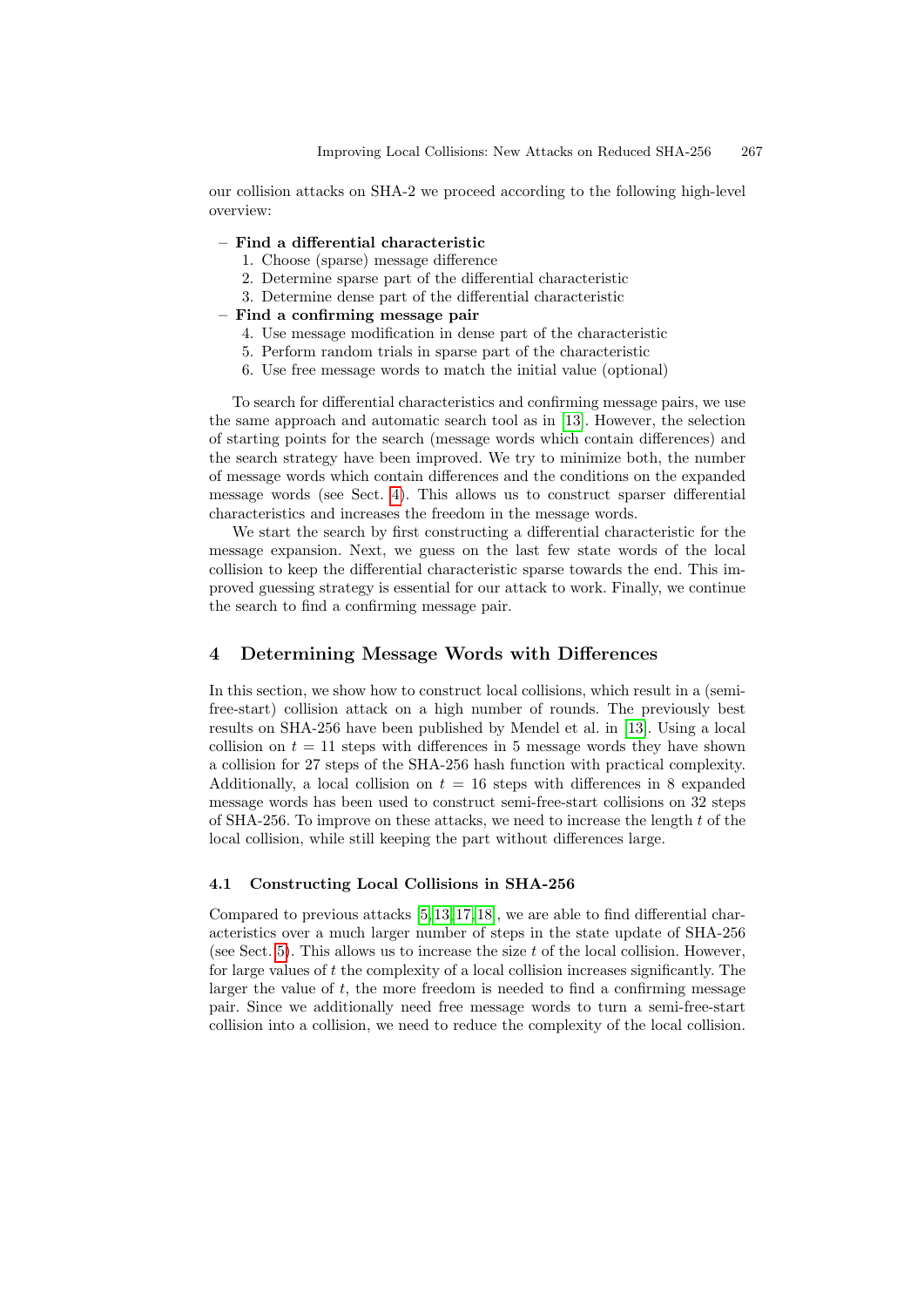<span id="page-6-0"></span>Table 1. Message word differences and message word conditions for the attacks on 28 steps (left), 31 steps (middle) and 38 steps (right) steps of SHA-256. Rows show the individual steps of the message expansion to compute  $W_i$ . Columns (and highlighted rows) show those expanded message words which contain a difference. An occurrence of a message word in the message expansion equation is denoted by 'x'. For all rows which are not highlighted but contain an  $x$ ', the message differences must cancel.





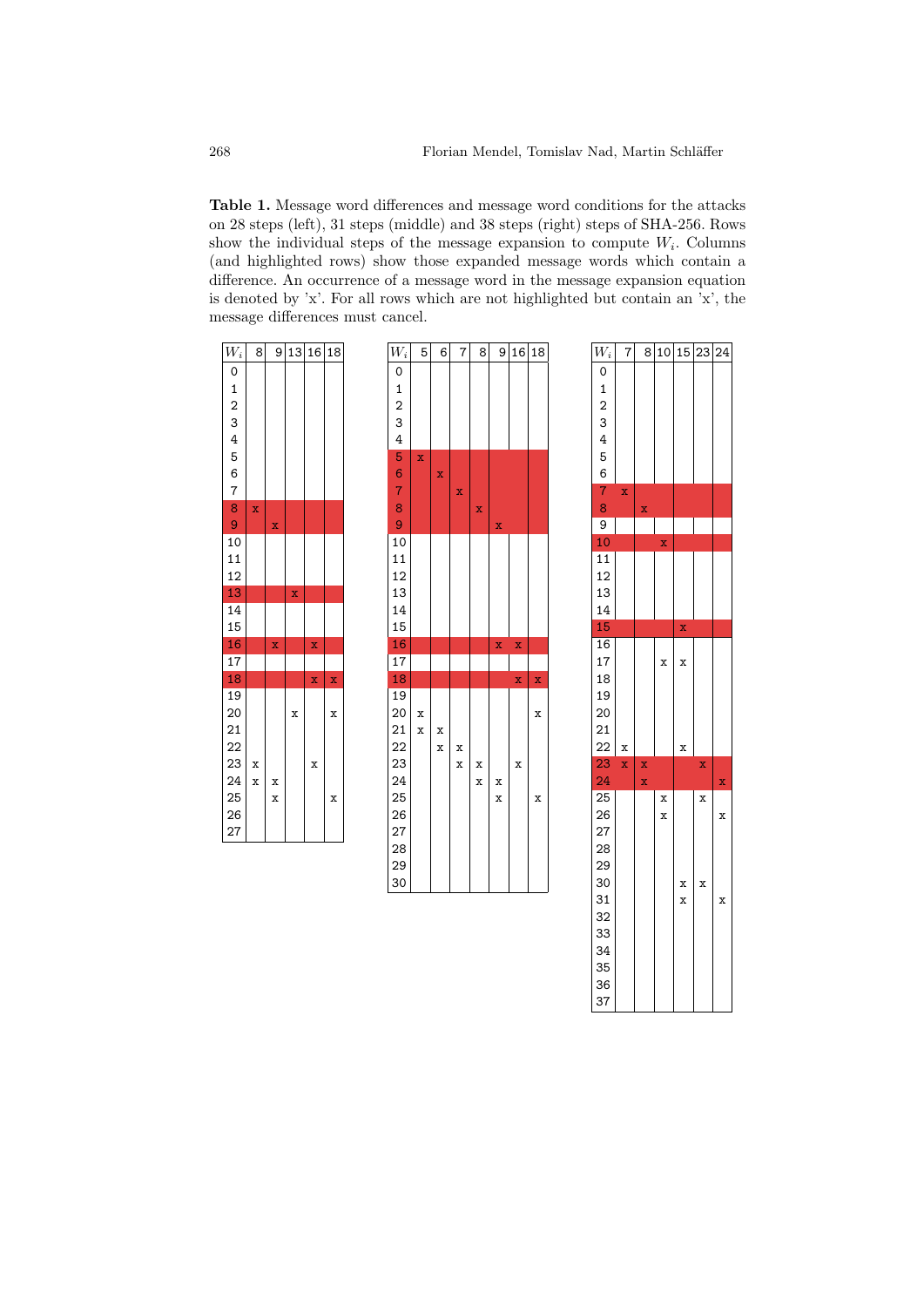This is possible be reducing the number of message words which contain differences. The freedom of every message word which does not contain a difference can be used more easily for message modification. Additionally, we require that the expanded message words cancel each other, such that we get a high number of steps which do not contain any differences at all. This cancellation of message word differences results in conditions on the message expansion, and fewer message words with differences result in fewer conditions.

To find good candidates for local collisions and message word differences, we first need to determine the initial constraints. To turn a semi-free-start collision into a collision attack, we need to have no differences in the first (ideally 8) message words. Furthermore, we consider only local collisions with  $t > 9$  which result in (semi-free-start) collision attacks on more than 27 steps. We prefer  $local collisions with small values of  $t$  and which result in fewer conditions on the$ expanded message words. In particular, we try to avoid many conditions (and thus, message words with differences) after step 16 since they are more difficult to fulfill.

### 4.2 Candidates of Good Local Collisions

For each candidate of t, we identify those [me](#page-10-0)ssage [wor](#page-8-0)ds which must have differences such that [t](#page-6-0)he differential characteristic holds for a large number of steps. Then, we minimize the number of conditions on the expanded message and the number of message words with differences. Using this strategy, we get many possible candidates for good local collisions. For the three candidates shown in Table 1 we are able to construct differential characteristics (see Sect. 5) and present collision and semi-free-start collision attacks (see Sect. 6).

The first local collision in Table 1 spans over  $t = 11$  steps (step 8-18) and results in a collision on 28 steps of SHA-256. The local collision has differences in only 5 message words  $(W_8, W_9, W_{13}, W_{16}, W_{18})$  and we get 4 conditions in step 20, 23, 24, and 25 of the mess[age](#page-3-0) expansion. The first 8 message words do not contain any differences and therefore, we can turn a semi-free-start collision into a real collision for SHA-256.

To extend the collision attacks on SHA-256 to more steps, we drop the condition that the first 8 message words should have no differences. If only the 5 first message words contain no differences, we can still get an attack below the birthday bound using a 2-block approach (see Sect. 3). We get a local collision spanning over  $t = 14$  steps (step 5-18) with differences in only 7 expanded message words  $(W_5, \ldots, W_9, W_{16}, W_{18})$  which results in a collision attack on 31 steps of SHA-256. We get 6 conditions in step 20–25 of th[e m](#page-6-0)essage expansion (see Table 1).

Finally, if we only search for local collisions which result in a semi-free-start collision, we can extend the number of steps to attack even further. Using a local collision spanning over  $t = 18$  steps with differences in only 6 expanded message words  $(W_7, W_8, W_{10}, W_{15}, W_{23}, W_{24})$  we can get an attack on up to 38 steps of SHA-256. We get conditions in 6 steps of the message expansion (see Table 1).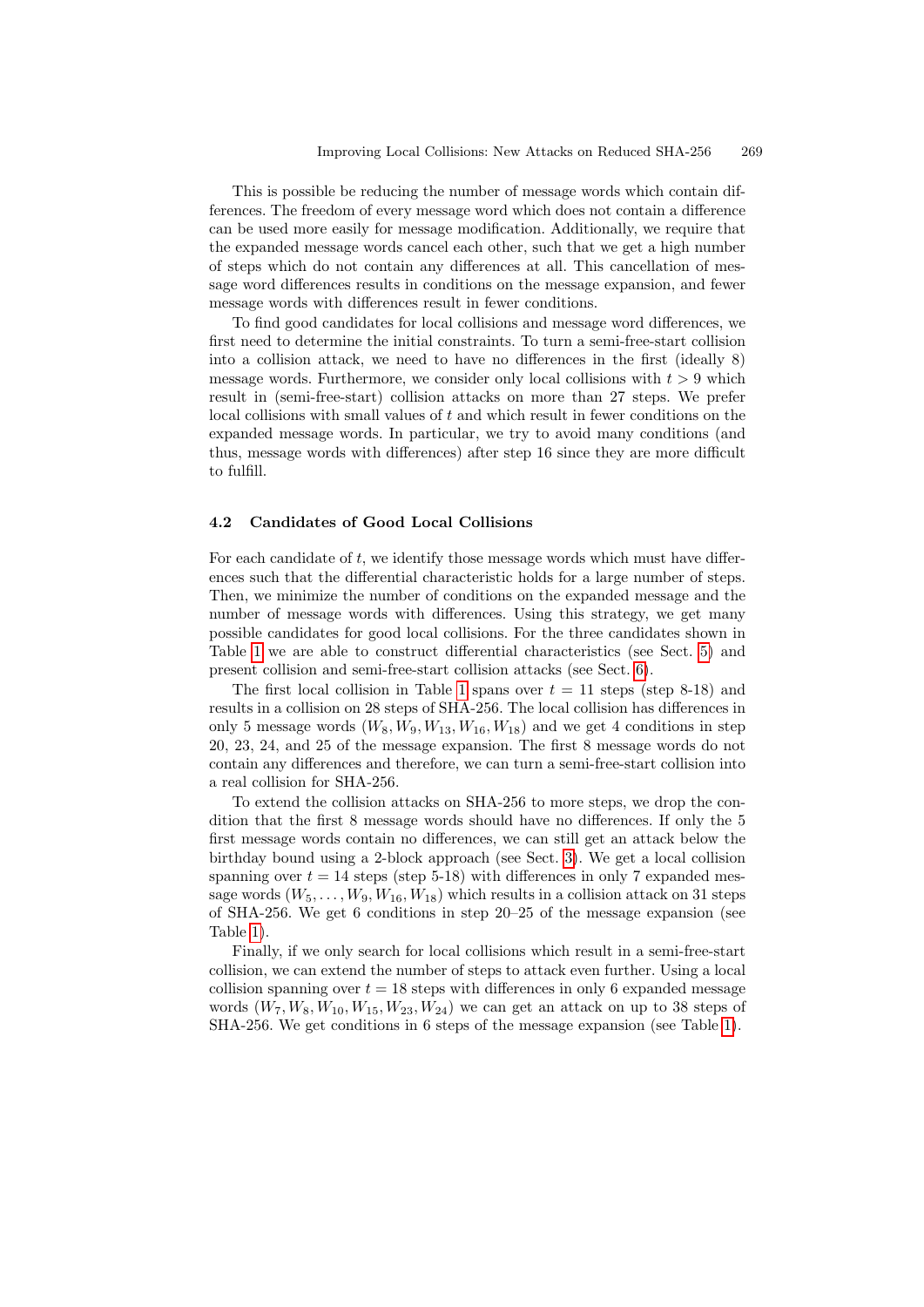# 5 Finding Differential Characteristics

After the message words which contain differences are fixed, we need to find a differential characteristic. Due to the increased complexity of SHA-2 compared to other members of the MD4 family, finding good (high probability) differential characteristics by hand is almost impossible. We use the techniques developed by Mendel et al. which have been applied in several attacks on ARX-based hash functions [11–14]. Using an automated search tool, complex nonlinear differential characteristics can be found. Additionally, the tool can be used for solving nonlinear equations involving conditions on state and message words (i.e. for message modification).

#### 5.1 Automated Search for Differential Characteristics

The basic idea of the search algorithm is to pick and guess previously unrestricted bits. After each guess, the information due to these restrictions is propagated to other bits. If an inconsistency occurs, the algorithm backtracks to an earlier state of the search and tries to correct it. Similar to [13], we denote these three parts of the search by decision (guessing), deduction (propagation), and backtracking (correction). Then, the search algorithm proceeds as follows:

Let  $U$  be a set of bits. Repeat the following until  $U$  is empty: Decision (Guessing)

- - 1. Pick randomly (or according to some heuristic) a bit in U.
	- 2. Impose new constraints on this bit.

## Deduction (Propagation)

- 3. Propagate the new information to other variables and equations as described in [13].
- 4. If an inconsistency is detected start backtracking, else continue with step 1.

#### Backtracking (Correction)

- 5. Try a different choice for the decision bit.
- 6. If all choices result in an inconsistency, mark the bit as critical.
- 7. Jump back until the critical bit can be resolved.
- 8. Continue with step 1.

In the [ded](#page-15-6)uction, we [use g](#page-15-6)eneralized conditions on bits [4] to propagate information. A generalized condition takes all 16 possible conditions on a pair of bits into account. Table 2 lists these conditions and introduces a notation for them. We also use generalized conditions to represent the differential characteristics in the remainder of this paper. During the search, we propagate information and backtrack as proposed in [13]. Similar to [13], we additionally consider linear conditions on two related bits  $(X_j \oplus X_k = \{0,1\})$  during the search for a confirming message pair.

The main difficulty in finding a long differential characteristic lies in the finetuning of the search algorithm. There are a lot of variations possible which can

<span id="page-8-0"></span>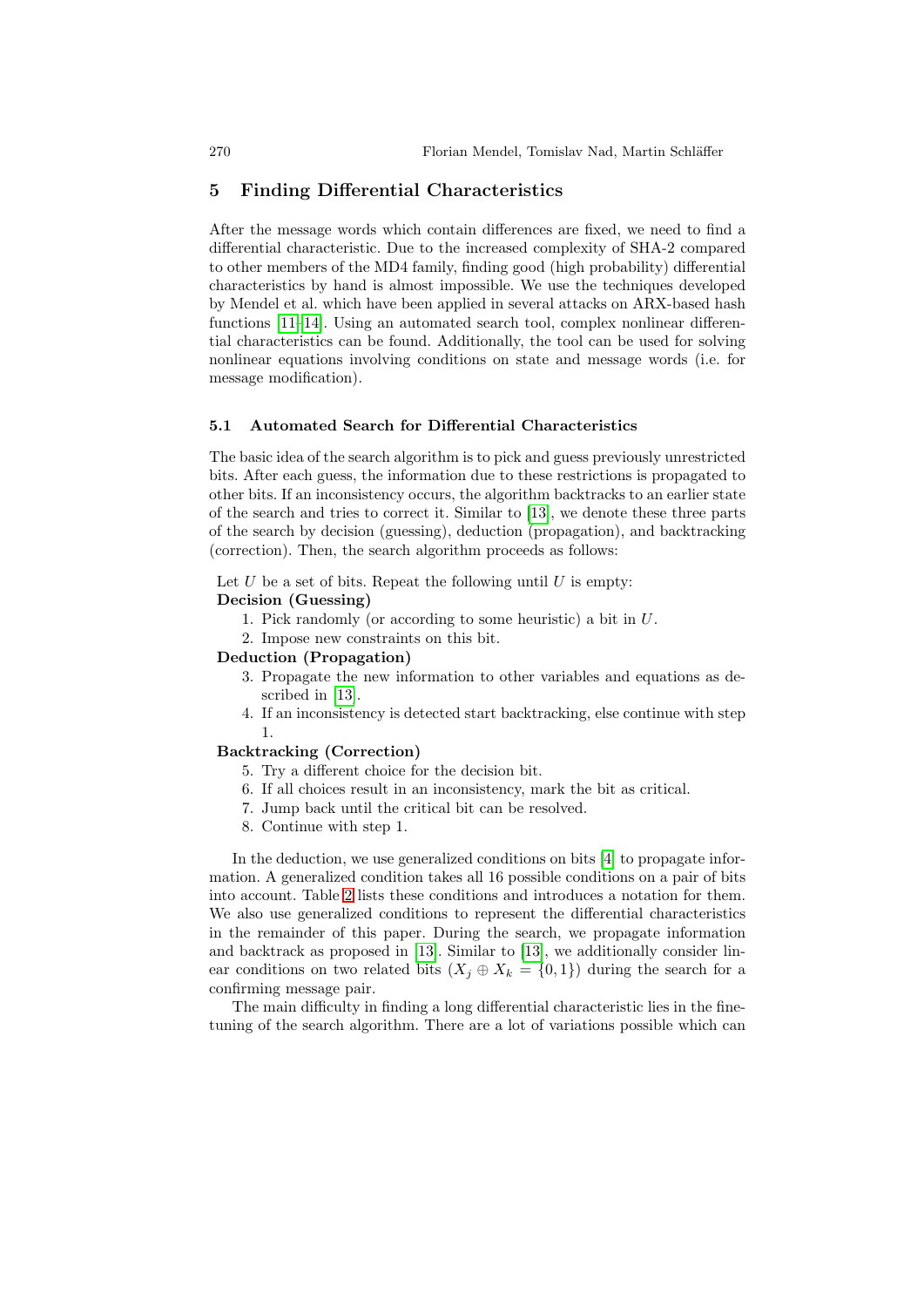| $(X_i,\overline{X_i}^*)$ | $\sqrt{0}$ ,<br>$\left( 0\right)$ | (1,0) | (0, 1) | 1)<br><b>L</b> | $(X_i, X_i^*) 0,$ | $\left( 0\right)$ | $\overline{0}$<br>1. | 1<br>(0, |  |
|--------------------------|-----------------------------------|-------|--------|----------------|-------------------|-------------------|----------------------|----------|--|
|                          |                                   |       |        |                | ິ                 |                   |                      |          |  |
|                          |                                   |       |        |                |                   |                   |                      |          |  |
| х                        |                                   |       |        |                |                   |                   |                      |          |  |
|                          |                                   |       |        |                | A                 |                   |                      |          |  |
| u                        |                                   |       |        |                |                   |                   |                      |          |  |
| n                        |                                   |       |        |                |                   |                   |                      |          |  |
|                          |                                   |       |        |                |                   |                   |                      |          |  |
|                          |                                   |       |        |                | F                 |                   |                      |          |  |

Table 2. Notation for all generalized conditions on a pair of bits [4].

decide whether the search succeeds or fails. The main improvement compared to [13] results from an improved decision (guessing) part of the search algorithm. Instead of randomly choosing bits from the whole set of unrestricted bits, we split the set in specific sub-sets. These sub-sets are chosen such that the resulting differential characteristic gets sparser and the search terminates faster. We cover these improvements which led to the new results on SHA-256 in the following section.

#### 5.2 Improved Decision Strategy for SHA-256

Note [tha](#page-15-6)t already the starting point has a large influence on the efficiency of finding a differential characteristic. In the case of our attacks on SHA-256, we have chosen a starting point where the local collision is not so long and only a few message words contain differences. This significantly reduces the search space for the automatic search tool. To further improve the efficiency of the tool, we reduce the search space further by separating the search into 3 stages, compared to two stages in [13].

In each stage, we define a different set of unrestricted bits in  $U_i$ . This way, we can control the order in which we guess bits. For the local collisions given in the previous section, the best strategy is to first search for a differential characteristic in the message expansion. Then, we continue by searching for a sparse characteristic in the state update and finally, we search for a confirming message pair. The stages are executed sequentially but we dynamically switch between them if a contradiction occurs. If necessary, we try to correct contradictions by backtracking into the previous stages and continue the search from there. Additionally, we restart the search from scratch after a certain amount of inconsistencies occurred. This terminates search branches for which it is unlikely that a solution can be found. The three stages can be summarized as follows:

Stage 1: We first search for a consistent differential characteristic in the message expansion. Hence, we only add unconstrained bits '?' or 'x' of  $W_i$  to the set  $U_1$ . Furthermore, we try to reduce the number of conditions after step 15 in the message expansion. In this case, it is more likely to find confirming message pairs in the last stage of the search. To get a sparser characteristic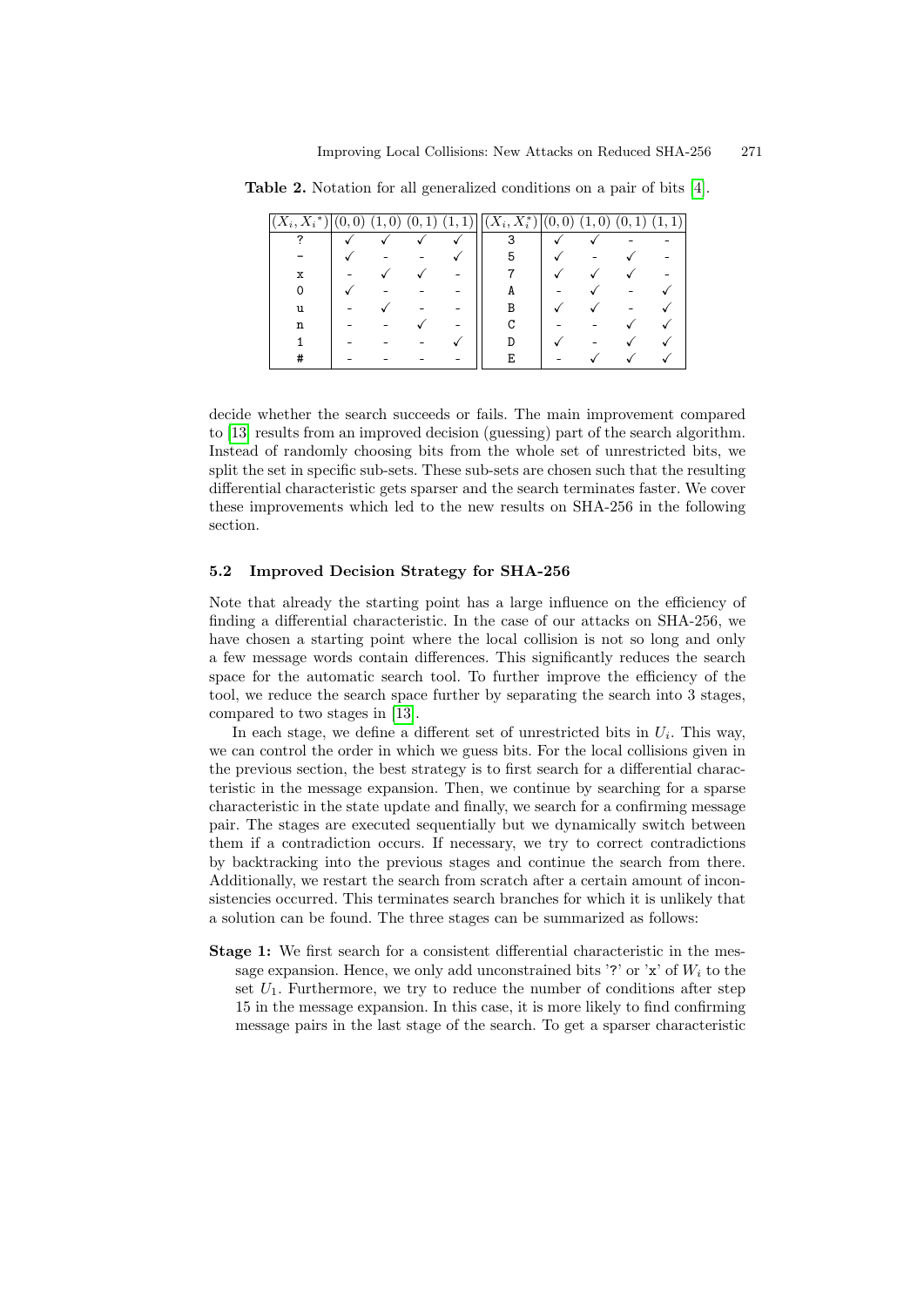in this area, we pick decision bits more often from the last few steps of the message expansion.

- Stage 2: Once we have found a differential characteristic for the message expansion, we continue with searching for a differe[ntia](#page-15-6)l characteristic in the state update. We add all unconstrained bits '?' or 'x' of A and E to the set  $U_2$ . Note that we pick decision bits more often from A, since this results in sparser characteristics for A. Similar to Stage 1, experiments have shown that in this case, confirming message pairs are easier to find in the last stage.
- Stage 3: In the last stage, we search for confirming inputs. We only pick decision bits '-' which are constraint by linear two-bit conditions, similar as in [13]. This ensures that those bits which influence a lot of other bits are guessed first. Additionally, at least all bits influenced by two-bit conditions propagate as [wel](#page-11-0)[l.](#page-12-0) Thi[s w](#page-13-0)ay, inconsistent characteristics can be detected earlier and valid solutions are found faster.

<span id="page-10-0"></span>Note that after Stage 3 finishes, we already get a confirming message pair which results in a semi-free-start collision. The corresponding differential characteristics for 28, 31 and 38 steps of SHA-256, including bits marked with linear conditions on two bits are given in Table 3, 4 and 5. Note that for SHA-2, the characteristics are in general too complex to list all conditions (including non-linear conditions on two or more bits). Therefore, all our characteristics are verified by providing conforming message pairs in the appendix.

# 6 Finding Confirming Message Pairs

In this section, we present our results and show how to turn (some of) the semifree-start collision [int](#page-6-0)o collisions on the hash function. To confirm our claims, we present confirming message pairs for those steps of our attacks which have practical complexity.

#### 6.1 Collision for 28 Steps of SHA-256

Using the starting point given in Table 1 and the search strategy described in Sect. 5, we can find a semi-free-start c[oll](#page-16-1)ision for 28 steps of SHA-256. Finding the differential characteri[sti](#page-11-0)c took about 5 hours on a single cpu, which is equivalent to about 2<sup>36</sup>.<sup>3</sup> SHA-256 evaluations using the current version of OpenSSL as a reference point.

Since we can (almost) freely choose the first 8 message words, this semi-freestart collision can [b](#page-6-0)e turned into a collision on the hash function with almost no cost. The confirming message pair is given in Table 6 and the according differential characteristic is given in Table 3.

### 6.2 Collision for 31 Steps of SHA-256

Using the starting point given in Table 1, we can find a semi-free-start collision on 31 steps of SHA-256, where the first 5 message words can be chosen freely.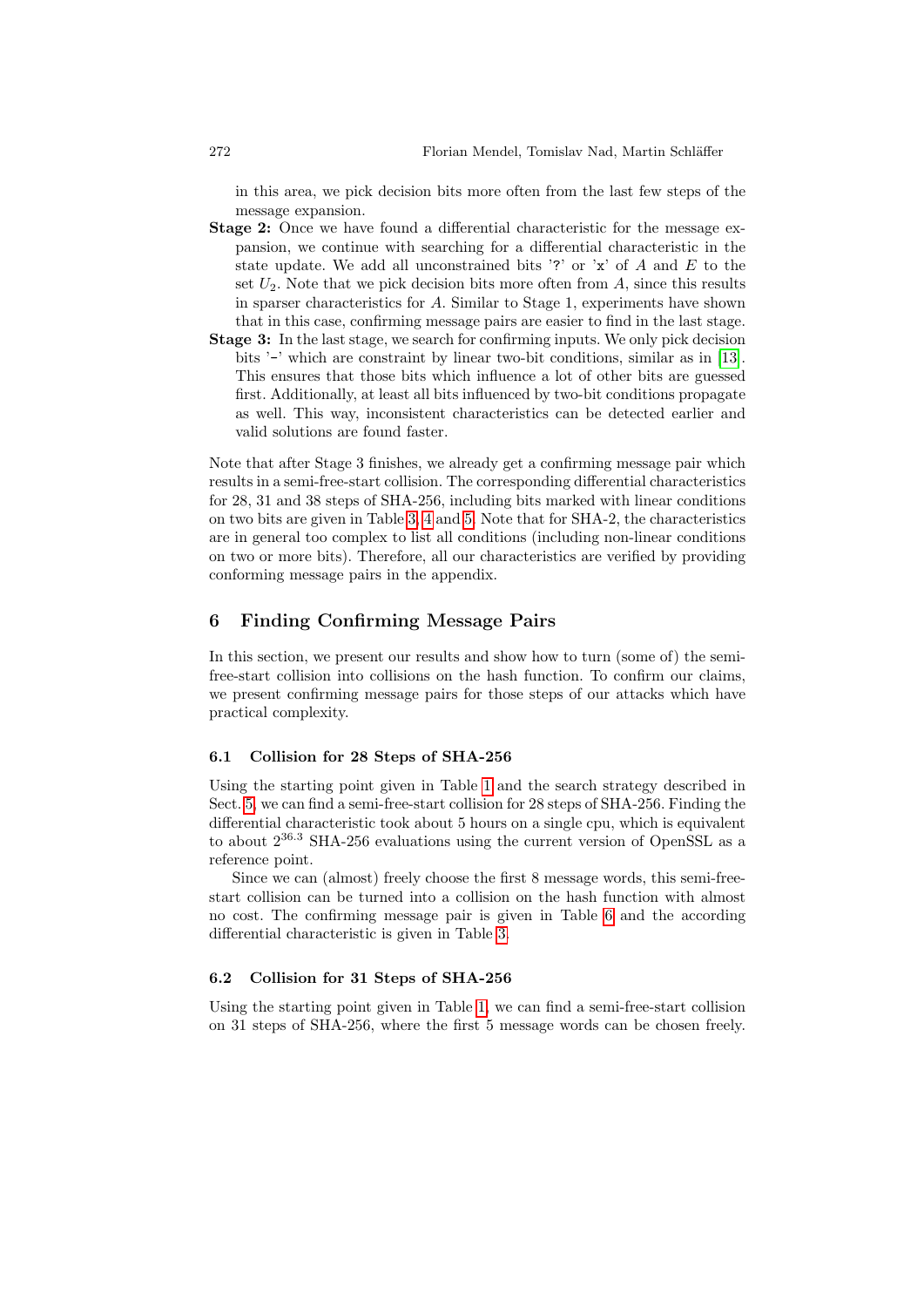|    | $\nabla A_i$ | $\nabla E_i$                                                 | $\nabla W_i$                          |
|----|--------------|--------------------------------------------------------------|---------------------------------------|
|    |              |                                                              |                                       |
|    |              |                                                              |                                       |
|    |              |                                                              |                                       |
|    |              |                                                              |                                       |
|    |              |                                                              |                                       |
|    |              |                                                              |                                       |
|    |              |                                                              |                                       |
|    |              |                                                              |                                       |
|    |              |                                                              |                                       |
|    |              |                                                              |                                       |
|    |              | $n -$                                                        |                                       |
|    |              | $-1 - 1 - 10 - - - - - 11 -$                                 |                                       |
| 8  | $-0uu-$      | -0uu-1nu-uun-u-0uu-n0---nnu11--- nnnu                        |                                       |
| 9  |              | $-1-1011-u1u0-0m-0-u-n0010uu-0-111-un1-un0mn-110-11u01uunnv$ |                                       |
| 10 |              | 0n010n1011101011n011u1110n0nu01u                             |                                       |
| 11 |              | $-n-1$ un1-n111000n10n0110n10001-u0                          |                                       |
| 12 |              | 0011n111n00u0n11u0uu10110uu10-00                             |                                       |
| 13 |              | 000100010n011nuuuuuuu1n11011101                              |                                       |
| 14 |              | 11-00u--0un0u000-00-u0nn-nnnu-0-                             |                                       |
| 15 |              | $-1 - 10 - 11001011 - 00 - 0001 -$                           |                                       |
| 16 |              | -01-1-------0-00-1111--- 1---                                | --0 <mark>uun-----10un01uun-</mark> 1 |
| 17 |              |                                                              |                                       |
| 18 |              |                                                              | $-n01n-$                              |
| 19 |              |                                                              |                                       |
| 20 |              |                                                              |                                       |
| 21 |              |                                                              |                                       |
| 22 |              |                                                              |                                       |
| 23 |              |                                                              |                                       |
| 24 |              |                                                              |                                       |
| 25 |              |                                                              |                                       |
| 26 |              |                                                              |                                       |
| 27 |              |                                                              |                                       |

<span id="page-11-0"></span>Table 3. Differential characteristic for the collision attack on SHA-256 reduced to 28 steps. Bits with gray background have at least one additional condition.

Finding the differential characteristic and confirming message pair for the semifree-start collision took about 21 hours on a single CPU, which is equivalent to about 2<sup>38</sup>.<sup>4</sup> SHA-256 evaluations. The resulting differential characteristic is given in Table 4. To demonstrate that we [can](#page-12-0) indeed choose the 5 first message words, we have set the last 5 chaining words to 0 (see Table 7).

In the characteristic on 31 steps, we have no differences in the first 5 message words. Using a single semi-free-start collision and a two-block approach, we can construct a collision for the SHA-256 hash function reduced to 31 steps with a complexity of about 2<sup>99</sup>.<sup>5</sup> compression function evaluations. We start this part of the attack with the differential characteristic given in Table 4 and continue as follows:

- 1. Use the automatic tool to determine all expanded message words and state variables in steps 5–12. This also determines the state words  $E_1-E_4$  and  $A_{-3}-A_4$ . Note that this step of the attack takes only seconds and does not contribute to the final attack complexity.
- 2. Compute 2<sup>96</sup> arbitrary first message blocks to fulfill the 96 conditions on the chaining input  $A_{-3}-A_{-1}$ . This step of the attack has a complexity of about 2 <sup>96</sup> SHA-256 evaluations and also determines the expanded message words  $W_0 - W_4$ .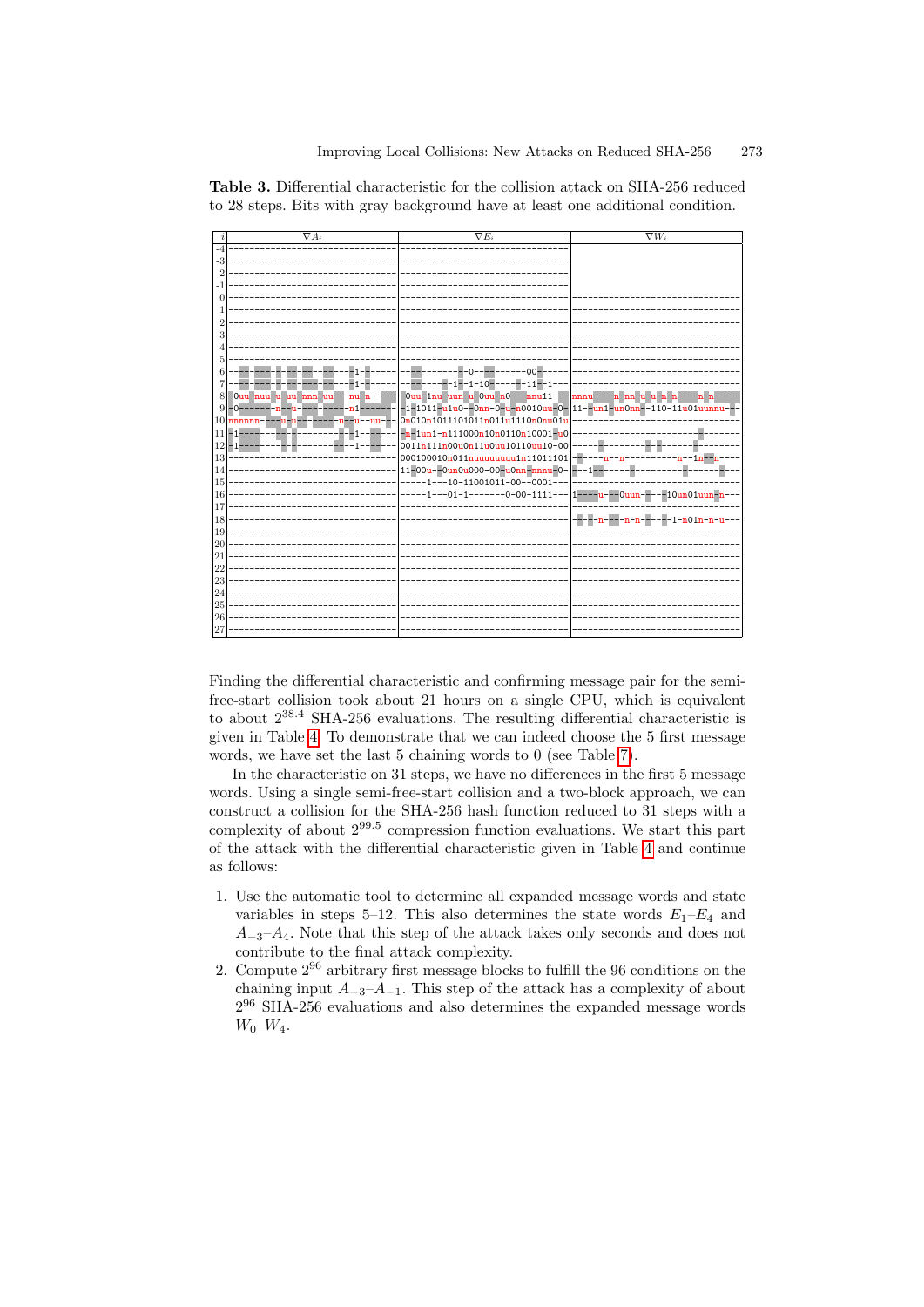

<span id="page-12-0"></span>Table 4. Differential characteristic for the collision attack on SHA-256 reduced to 31 steps. Bits with gray background have at least one additional condition.

3. At this point, the chaining value and the message words  $W_0-W_{12}$  are chosen. Next, we use the freedom in the message words  $W_{13}-W_{15}$  to fulfill the conditions on  $E_{13}-E_{15}$  and  $W_{16}$ ,  $W_{18}$ . However, this step of the attack succeeds only with a probability of about  $1/12$  (verified experimentally) since we have just not enough freedom in  $W_{13}-W_{15}$ . If this step fails then we go back to step 2.

To summarize, we can find a 2-block collision for SHA-256 reduced to 31 steps with a complexity of about  $12 \cdot 2^{96} \approx 2^{99.5}$  SHA-256 evaluations. Note that the complexity of the attack can be improved significantly by using a meet-in-themiddle approach.

Instead of computing only one solution in the first step of the attack, we compute  $\ell$  solutions and save them in a list L. In step 2 of the attack where we compute an arbitrary first message blocks, we check for a match in the list L. By increasing the size  $\ell$  of the list, we can reduce the number of first message blocks that we need to compute by a factor of  $1/\ell$ .

The main question is how many entries in  $L$  can be computed in our attack. Using our unoptimized code we have already found  $\ell > 2^{19.5}$  different solutions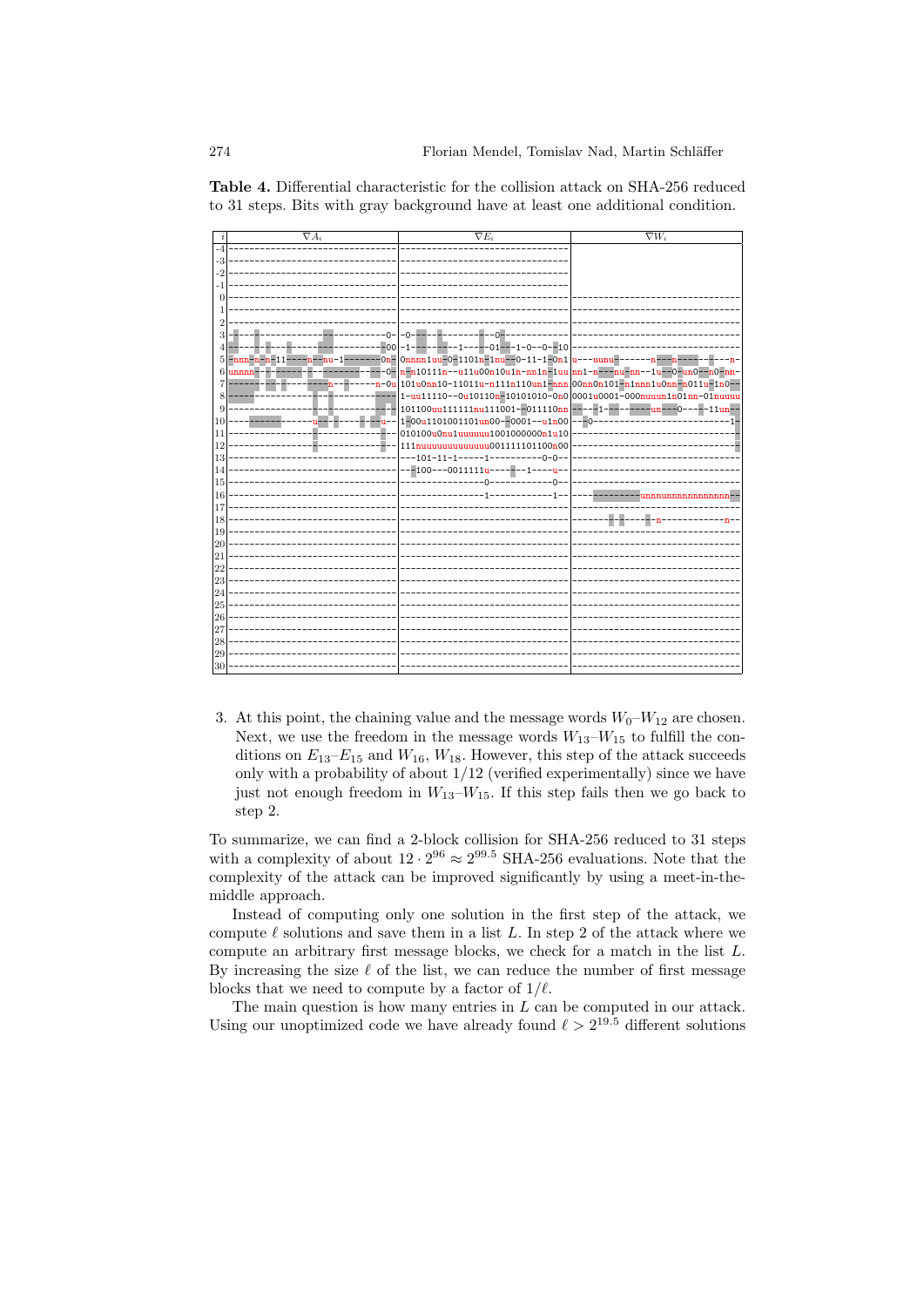$\overline{\nabla}F$  $\nabla W_i$  $-00$  $-1$  $-1 - 10111$  $-1 - 0$ <mark>u-11-0uuun101-uuuuuuu1u-u-1--</mark>01 101nn-1n10000<mark>-1u1uuunu00n0-nn0n1</mark>  $00000011011101 - 1100n$  $0<sup>1</sup>$ 000n00u10001n101nu0u000111-u11u 00unn00110n1001u11u-101u111u0uu  $\frac{1}{2}$ 1u1-11u11-n01n100n10u1-11u10001:  $\mathbf{1}$ uu1u1u0u1uu1n01nn111u011n-01010  $-01$ --- $-1$ 10010<mark>uu01-00n1-01n0nu10u10-1-nu</mark>  $\Box$ 101-110-1-0010-10--111-010---10 8-8-8-8- $\mathbf{1}$  $1($  $-0-1--00000--000--101110110$ İ١ ۱Ē. -<mark>-u-00nuuuuuuu0001--0011011011</mark>  $\begin{vmatrix} 20 \\ 21 \end{vmatrix}$  $1 - 1 - 11100111 - -1$  $mn0$  $-1$ ---11111111  $-000000000 |_{2}$  $-111111111$  $|_2$  $|_{24}$ - - $|25$  $\vert_{20}$  $|_2$  $\overline{2}$  $|29$ l30 l3  $\frac{1}{32}$  $\vert_{3}$  $\overline{3}$  $\overline{3}$ 

<span id="page-13-0"></span>Table 5. Differential characteristic for the semi-free-start collision attack on SHA-256 reduced to 38 steps. Bits with gray background have at least one additional condition.

for step 1 of the attack with an average cost of  $2^{25.5}$ . This reduces the attack complexity to about  $2^{80}$  SHA-256 evaluations. However, our experiments indicate that we can expect to find about  $2^{34}$  different solutions, which results in a total attack complexity of about  $2^{65.5}$  SHA-256 evaluations.

#### $6.3$ Semi-Free-Start Collision for 38 steps of SHA-256

Finally, we have also improved the best semi-free-start collision attack on SHA-256. Using the starting point given in Table 1, we can find a semi-free-start collision for 38 steps of SHA-256. Finding the differential characteristic and the confirming message pair took about 8 hours on a single CPU. This is equivalent to about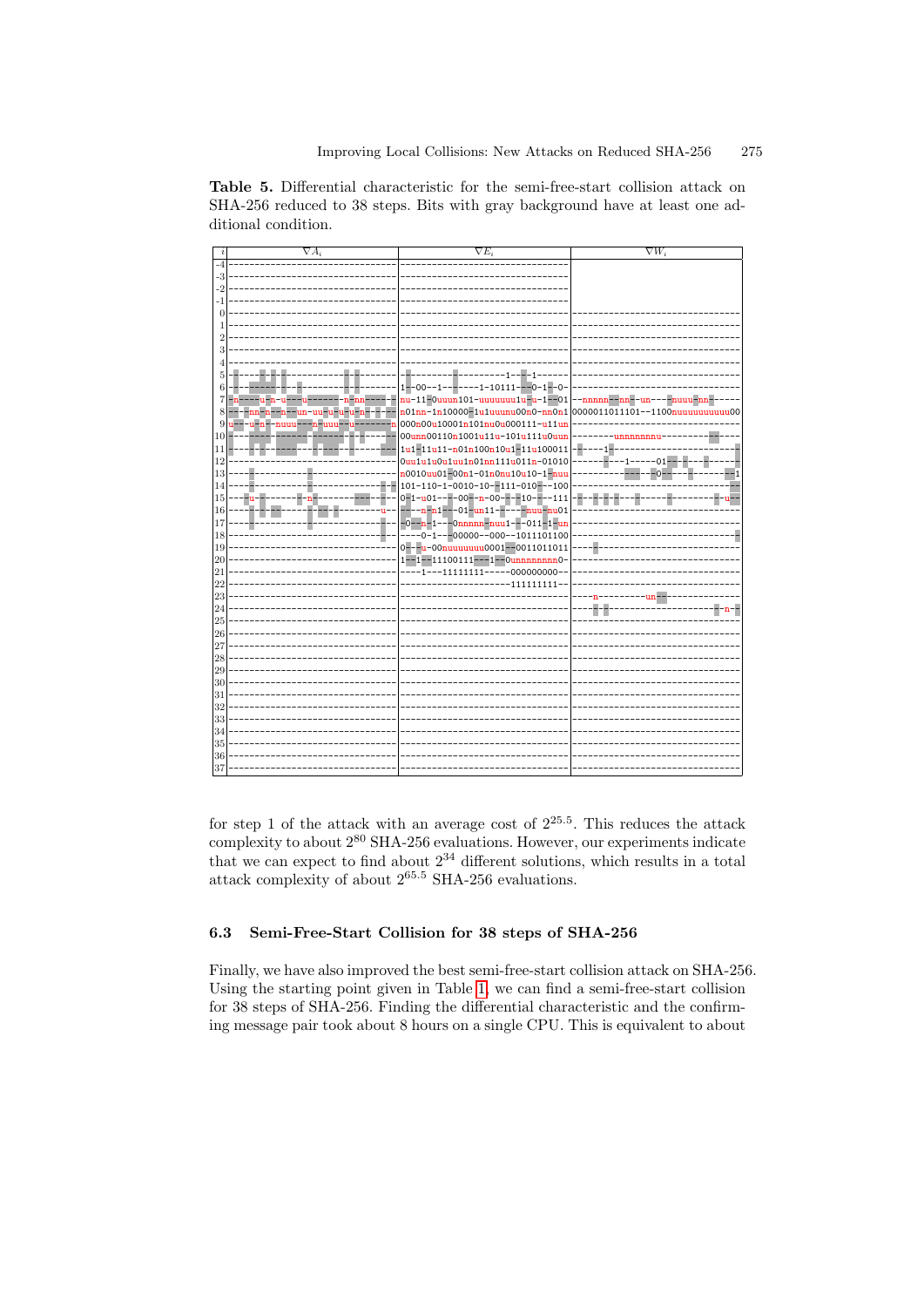<span id="page-14-4"></span>2 <sup>37</sup> SHA-256 evaluations. The differential characteristic is shown in Table 5 and the resulting semi-free-start collision in Table 8.

# 7 Conclusions

In this paper, we have improved the best known collision attacks on the SHA-256 hash function from 27 to 31 steps. We focus on the construction of semi-free-start collisions which can be turned into collisions on the hash function. Our results are hash function collisions on 31 steps of SHA-256 with complexity 265.<sup>5</sup> , and semi-free-start collisions on 38 steps with complexity  $2^{37}$ . We have verified all our attacks by providing practical examples whenever this was possible.

Our results were obtained by extending the size of the local collision up to 18 steps. Furthermore, we ensure that the first message words do not contain any differences and try to reduce the number of conditions on the expanded message words. To find differential characteristics and confirming message pairs for local collisions spanning over more steps we have improved the efficiency of the automatic search tool used by Mendel et al. in their attacks on reduced SHA-256 in several ways. Most importantly, we have improved the search strategy to find sparser differential characteristics by guessing primarily bits towards the end of the local collision.

#### Acknowledgments

<span id="page-14-1"></span>Part of this work was done while Florian Mendel was with KU Leuven. The work has been supported in part by the Secure Information Technology Center-Austria (A-SIT) and by the Austrian Science Fund (FWF), project TRP 251-N23.

#### <span id="page-14-5"></span><span id="page-14-2"></span>References

- 1. Aoki, K., Guo, J., Matusiewicz, K., Sasaki, Y., Wang, L.: Preimages for Step-Reduced SHA-2. In: Matsui, M. (ed.) ASIACRYPT. LNCS, vol. 5912, pp. 578–597. Springer (2009)
- 2. Biryukov, A., Lamberger, M., Mendel, F., Nikolic, I.: Second-Order Differential Collisions for Reduced SHA-256. In: Lee and Wang [9], pp. 270–287
- <span id="page-14-3"></span>3. Canteaut, A. (ed.): Fast Software Encryption - 19th International Workshop, FSE 2012, Washington, DC, USA, March 19-21, 2012. Revised Selected Papers, LNCS, vol. 7549. Springer (2012)
- <span id="page-14-0"></span>4. De Cannière, C., Rechberger, C.: Finding SHA-1 Characteristics: General Results and Applications. In: Lai, X., Chen, K. (eds.) ASIACRYPT. LNCS, vol. 4284, pp. 1–20. Springer (2006)
- 5. Indesteege, S., Mendel, F., Preneel, B., Rechberger, C.: Collisions and Other Nonrandom Properties for Step-Reduced SHA-256. In: Avanzi, R.M., Keliher, L., Sica, F. (eds.) Selected Areas in Cryptography. LNCS, vol. 5381, pp. 276–293. Springer (2008)
- 6. Isobe, T., Shibutani, K.: Preimage Attacks on Reduced Tiger and SHA-2. In: Dunkelman, O. (ed.) FSE. LNCS, vol. 5665, pp. 139–155. Springer (2009)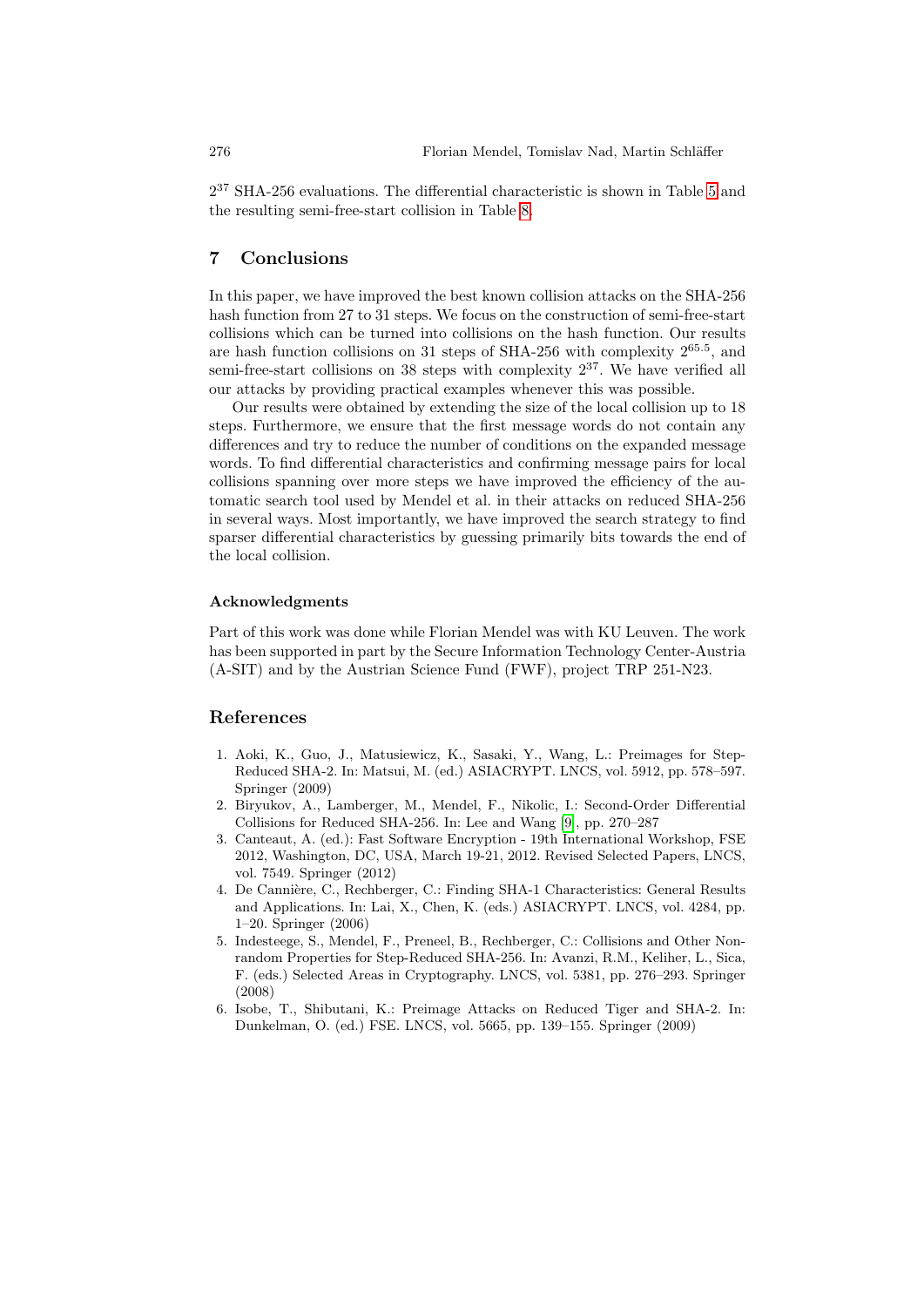- <span id="page-15-9"></span><span id="page-15-4"></span><span id="page-15-2"></span>7. Khovratovich, D., Rechberger, C., Savelieva, A.: Bicliques for Preimages: Attacks on Skein-512 and the SHA-2 Family. In: Canteaut [3], pp. 244–263
- <span id="page-15-3"></span>8. Lamberger, M., Mendel, F.: Higher-Order Differential Attack on Reduced SHA-256. Cryptology ePrint Archive, Report 2[011](#page-14-5)/037 (2011), http://eprint.iacr. org/
- 9. Lee, D.H., Wang, X. (eds.): Advances in Cryptology ASIACRYPT 2011 17th International Conference on the Theory and Application of Cryptology and Information Security, Seoul, South Korea, December 4-8, 2011. Proceedings, LNCS, vol. 7073. Springer (2011)
- <span id="page-15-6"></span>10. Li, J., Isobe, T., Shibutani, K.: Converting Meet-In-The-Middle Preimage Attack into Pseudo Collision Attack: Application to SHA-2. In: Canteaut [3], pp. 264–286
- 11. Mendel, F., Nad, T., [Sch](#page-15-9)erz, S., Schläffer, M.: Differential Attacks on Reduced RIPEMD-160. In: Gollmann, D., Freiling, F.C. (eds.) ISC. LNCS, vol. 7483, pp. 23–38. Springer (201[2\)](#page-14-5)
- <span id="page-15-5"></span>12. Mendel, F., Nad, T., Schläffer, M.: Cryptanalysis of Round-Reduced HAS-160. In: Kim, H. (ed.) ICISC. LNCS, vol. 7259, pp. 33–47. Springer (2011)
- 13. Mendel, F., Nad, T., Schläffer, [M.: Finding SHA-2 Cha](http://www.itl.nist.gov/fipspubs)racteristics: Searching through a Minefield of Contradictions. In: Lee and Wang [9], pp. 288–307
- 14. Mendel, F., Nad, T., Schläffer, M.: Collision Attacks on the Reduced Dual-Stream Hash Fu[nction RIPEMD-128. In: Canteaut \[3\], pp. 226–243](http://csrc.nist.gov/groups/ST/hash/sha-3/sha-3_selection_announcement.pdf)
- <span id="page-15-7"></span>15. [National Institu](http://csrc.nist.gov/groups/ST/hash/sha-3/sha-3_selection_announcement.pdf)te of Standards and Technology: FIPS PUB 180-3: Secure Hash Standard. Federal Information Processing Standards Publication 180-3, U.S. Department of Commerce (October 2008), available online: http://www.itl.nist. gov/fipspubs
- <span id="page-15-8"></span>16. National Institute of Standards and Technology: SHA-3 Selection Announcement (October 2012), available online: http://csrc.nist.gov/groups/ST/hash/sha-3/ sha-3\_selection\_announcement.pdf
- <span id="page-15-1"></span><span id="page-15-0"></span>17. Nikolić, I., Biryukov, A.: Collisions for Step-Reduced SHA-256. In: Nyberg, K. (ed.) FSE. LNCS, vol. 5086, pp. 1–15. Springer (2008)
- 18. Sanadhya, S.K., Sarkar, P.: New Collision Attacks against Up to 24-Step SHA-2. In: Chowdhury, D.R., Rijmen, V., Das, A. (eds.) INDOCRYPT. LNCS, vol. 5365, pp. 91–103. Springer (2008)
- 19. Wang, X., Yin, Y.L., Yu, H.: Finding Collisions in the Full SHA-1. In: Shoup, V. (ed.) CRYPTO. LNCS, vol. 3621, pp. 17–36. Springer (2005)
- 20. Wang, X., Yu, H.: How to Break MD5 and Other Hash Functions. In: Cramer, R. (ed.) EUROCRYPT. LNCS, vol. 3494, pp. 19–35. Springer (2005)